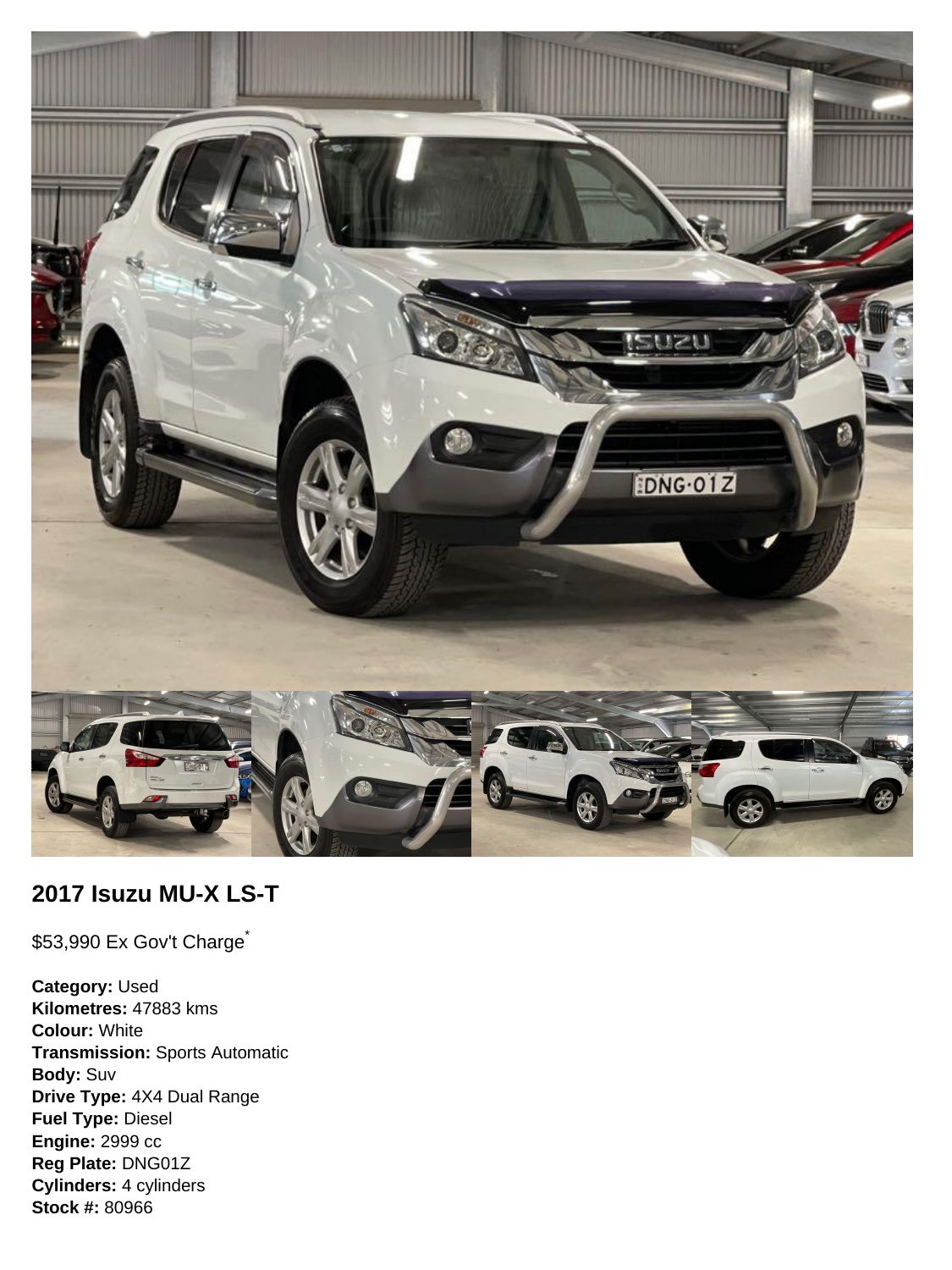#### **VIN:** MPAUCS85GHT001001

#### **Dealer: Lennock Outlet Centre**

**Address:** Offsite distribution centre, Hume **Phone:** 0419 707 797

# **Dealer Comments**

\*For inspection by appointment only, this vehicle is held at our off-site storage facility, please call or enquire now\*

Sought-after Isuzu MU-X wagon with very low kilometres. This is the 4WD version, and it's in lovely condition.

This well maintained vehicle was traded by a private owner and has full service history. These are in short supply, especially in this price range.

Also:

- Recently serviced
- Tow bar
- Brake controller
- Nudge bar
- Bonnet protector
- Side weather protectors
- Rubber floor mats
- Rubber cargo mat for rear
- Privacy tint
- Side steps
- Integrated sat nav GPS with Bluetooth phone and music streaming
- Reverse camera
- Keyless start
- 4WD turbo diesel auto
- All books and both keys

We are backed by a major ACT franchise dealer group and offer all the advantages and assurances that brings, but our low overhead, wholesale-direct -to-public approach means you make the savings!

Easy finance available TAP, along with a range of warranty options. Call or enquire now to inspect this vehicle.

\* If the price does not contain the notation that it is "Drive Away No More to Pay", the price may not include additional costs, such as stamp duty and other government charges. Please confirm price and features with the seller of the vehicle.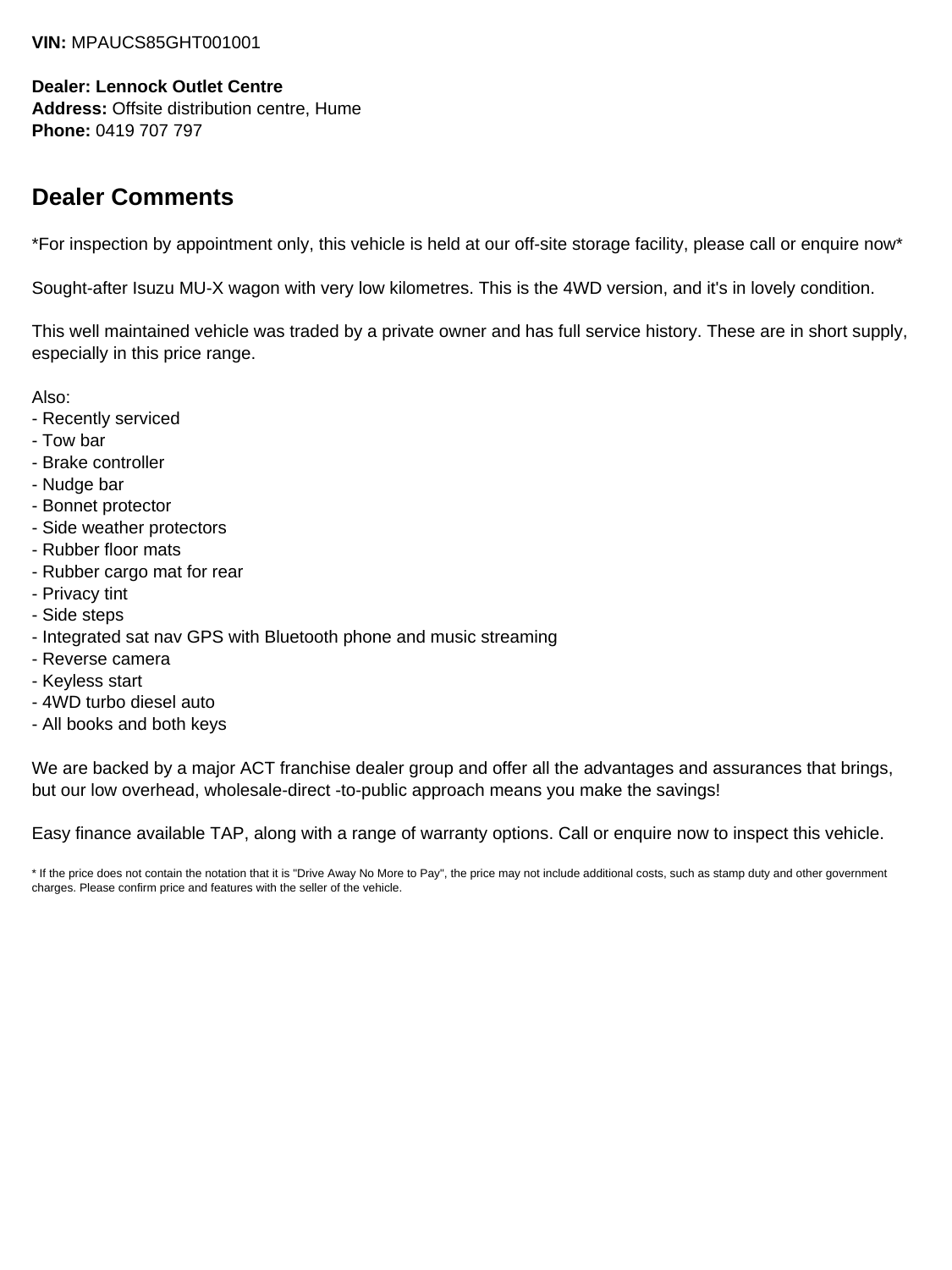# **Features and Specifications**

## **Audio, Visual & Communication**

Audio - Aux Input USB Socket Audio - Input for iPod Audio - MP3 Decoder Bluetooth System 8 Speaker Stereo **CD** Player Colour Display Screen - Rear DVD Player

#### **Instruments & Controls**

GPS (Satellite Navigation) and the Computer of Trip Computer

#### **Interior**

Carpeted - Cabin Floor Gloss Finish Inserts Leather Seats - Partial Leather Steering Wheel

# **Lights & Windows**

Headlamps - LED **Intermittent Wipers - Variable** Rear Windows - Extra Dark/Privacy **Rear Windows** - Extra Dark/Privacy

# **Safety & Security**

Airbags - Head for 1st Row Seats (Front) Airbags - Head for 2nd Row Seats Alarm Brake Assist Camera - Rear Vision **Camera - Rear Vision** Central Locking - Key Proximity Central Locking - Remote/Keyless ABS (Antilock Brakes) Control - Electronic Stability **Control - Electronic Stability** Control - Hill Descent Control - Park Distance Rear Control - Traction Control - Traction EBD (Electronic Brake Force Distribution) The Engine Immobiliser Hill Holder Airbag - Driver Seatbelt - Adjustable Height 1st Row Seatbelt - Load Limiters 1st Row (Front) Seatbelt - Pretensioners 1st Row (Front) Seatbelts - Lap/Sash for 7 seats Airbag - Passenger

# **Seating**

Seat - Height Adjustable Driver Seats - 2nd Row Split Fold Seats - 3rd Row Split Fold Seats - Bucket (Front)

DVD Player - 2nd Row Multi-function Control Screen - Colour

Daytime Running Lamps - LED **Demister - Rear Windscreen with Timer** Fog Lamps - Front Headlamps - Electric Level Adjustment Power Windows - Front & Rear Rear View Mirror - Manual Anti-Glare

Airbags - Head for 3rd Row Seats Airbags - Side for 1st Row Occupants (Front)

Electric Seat - Drivers Headrests - Adjustable 1st Row (Front) Headrests - Adjustable 2nd Row x3 https://www.mateural.com/headrests - Adjustable 3rd Row x2